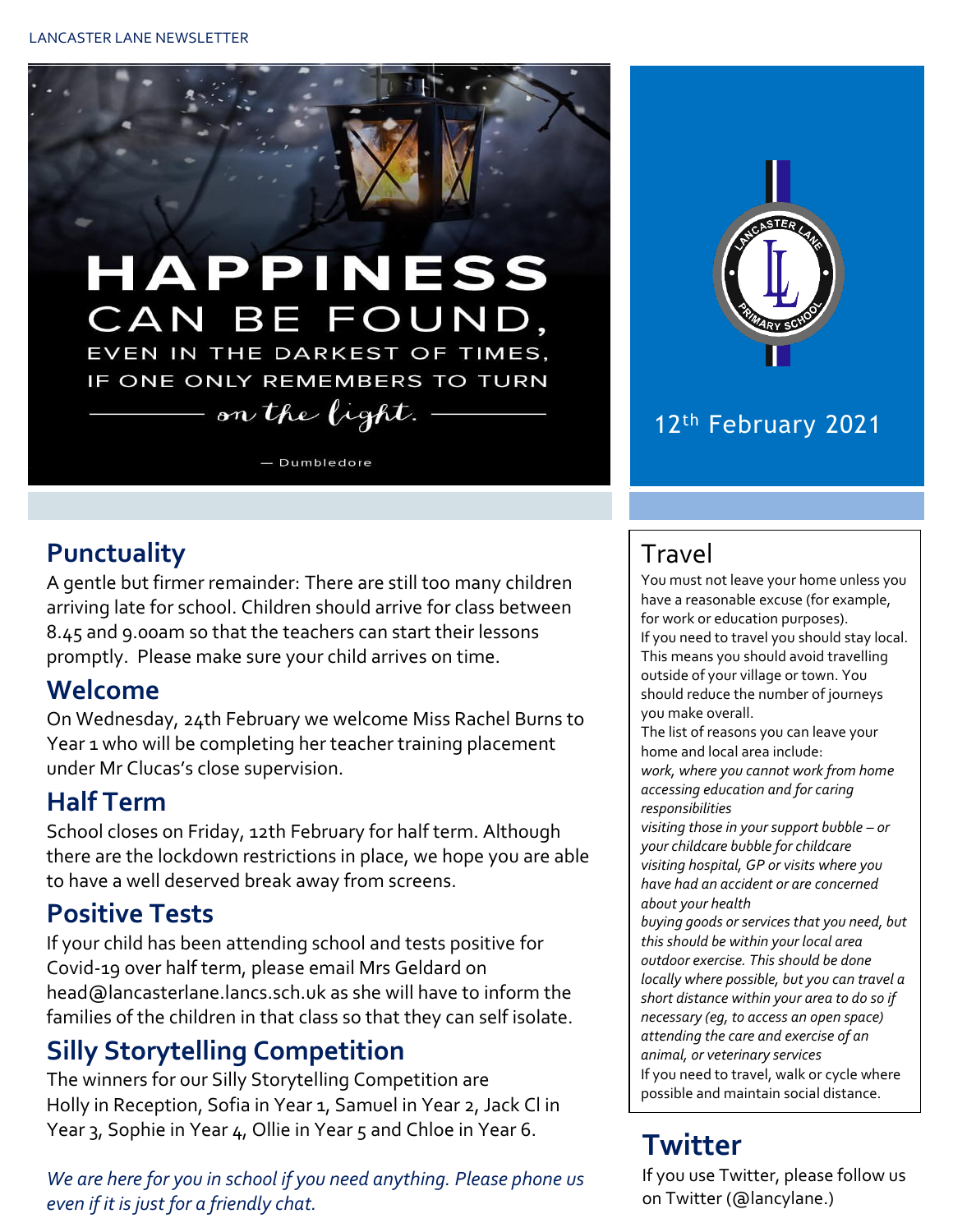### **Return to School**

You will be aware that the government is hoping that schools can start to re-open fully on 8th March. There are still no further details about this yet but we are waiting for an announcement on Monday, 22nd February from the Prime Minister. With safety at the forefront of everyone's minds, we do hope that we can welcome all children back to school from March 8th.

# **Home Learning**

Mrs Hankin sent a ParentMail home today regarding the art packs. We look forward to seeing some lovely creative art work after the next half term. Thank you to Mrs Knight for putting these together.

# **Things to do – February Half Term**

### **Stargazing**

Star Count - 6-14th February. A national stargazing event that families can do in their own garden. See:

### <https://cpre.org.uk/starcount>

Spot the stars one night if there is a clear sky and submit your results below:

[https://takeaction.cpre.org.uk/page/73246/data/1?ea.trackin](https://takeaction.cpre.org.uk/page/73246/data/1?ea.tracking.id=cpre-web) [g.id=cpre-web](https://takeaction.cpre.org.uk/page/73246/data/1?ea.tracking.id=cpre-web)

### **Books/Reading**

Local libraries – You can view books online using the 'Borrow Box' app and you can still collect books to read by ordering a 'Six of the best' for collection:

[https://clickquestion.lancashire.gov.uk/runQuestionnaire.asp](https://clickquestion.lancashire.gov.uk/runQuestionnaire.asp?qid=834555) [?qid=834555](https://clickquestion.lancashire.gov.uk/runQuestionnaire.asp?qid=834555)

Children can take part in a Winter Mini Reading Challenge up until 19th February:

<https://summerreadingchallenge.org.uk/>

### **Local history**

View stories from Astley Hall as part of National Storytelling week:

[https://astleypark.co.uk/activities/?fbclid=IwAR1QvY8oU4ha](https://astleypark.co.uk/activities/?fbclid=IwAR1QvY8oU4ha-vtlhON74vwykICRm0JPEGV3mc-RziB5PqIzVFp3oYyv8vw) [-vtlhON74vwykICRm0JPEGV3mc-RziB5PqIzVFp3oYyv8vw](https://astleypark.co.uk/activities/?fbclid=IwAR1QvY8oU4ha-vtlhON74vwykICRm0JPEGV3mc-RziB5PqIzVFp3oYyv8vw)

### **Outdoors**

Lots of ideas for outdoor winter activities:

[https://www.woodlandtrust.org.uk/blog/2021/01/lockdown](https://www.woodlandtrust.org.uk/blog/2021/01/lockdown-activities-kids-winter/)[activities-kids-winter/](https://www.woodlandtrust.org.uk/blog/2021/01/lockdown-activities-kids-winter/)

# **And finally ….**

….Every day may not be good, but there is something good in every day.

#### **A Man Full of Strength**

In 1920, a true hero was born, 100 years later, the world stops to mourn. He joined the services at 19 and fought for us then, Yet in 2020, he battled once again. Walking laps up on laps, to help with Covid-19, The most determined gentleman that you have ever seen. We clap and show respect to a person so selfless and inspirational, The fundraising he achieved for our NHS is truly sensational. He really is someone we strongly adore, May you now rest in peace, Captain Sir Tom Moore.

#### *A beautifully written poem by Jacob in Year 6.*